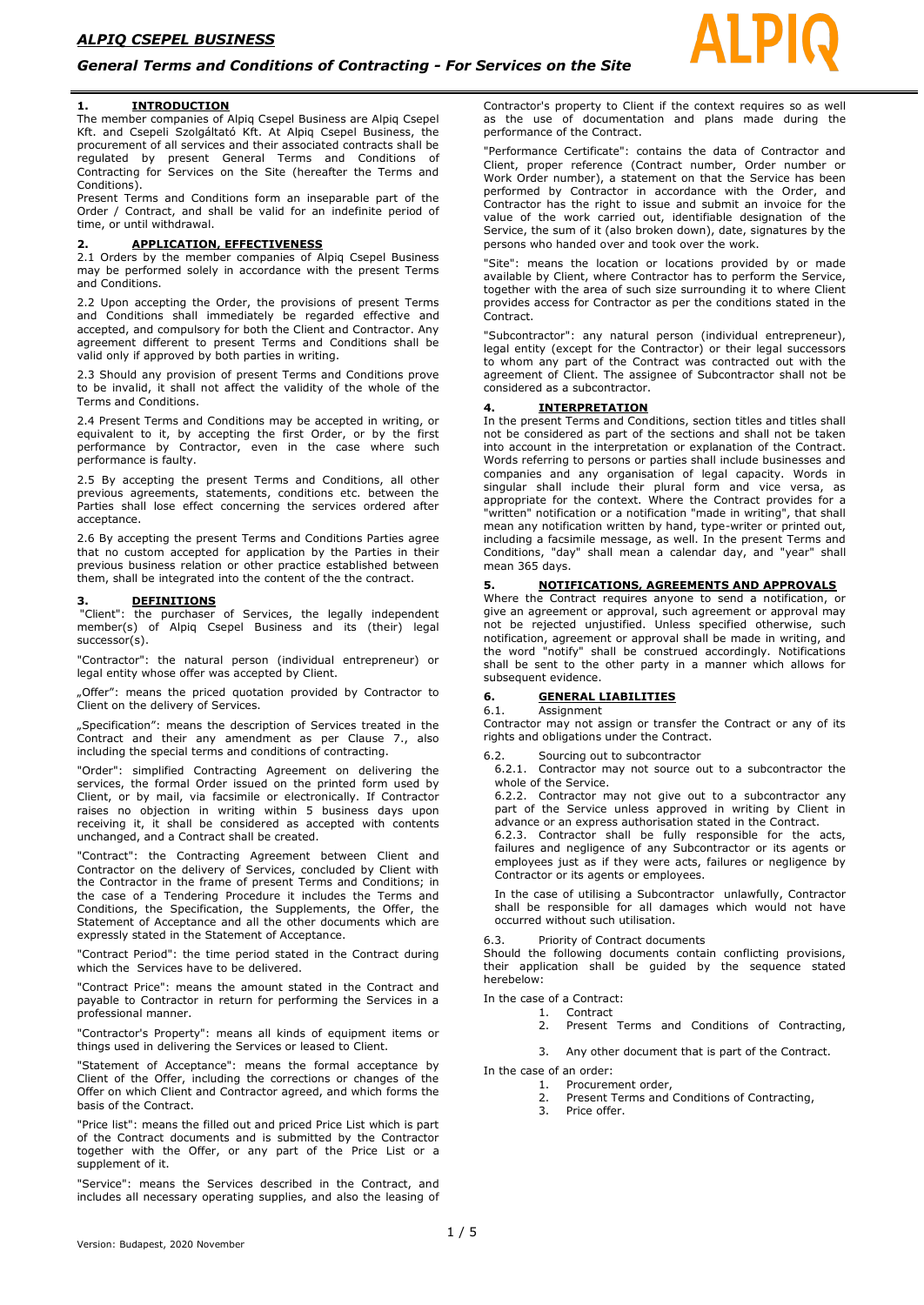### *General Terms and Conditions of Contracting - For Services on the Site*

In the case of a tendering process:

- 1. Statement of Acceptance,
- 2. Tender documentation issued by the Client
- 3. Present Terms and Conditions of Contracting
- 4. Contractor's offer 5. Any other attached document.

### 6.4. Contractor's liabilities

6.4.1. Contractor shall provide the Services in accordance with the Contract, with due care and effort during the Contract Period. Contractor shall provide all necessary Contractor's Properties, supervision, workforce, materials and tools except for those stated in the Contract.

6.4.2. Contractor must organise the Service carefully and call the attention of Client to any potential hindrance without delay so that all foreseeable obstacles can be removed in time.

6.4.3. Contractor undertakes to apply the strictest rules of the profession, the regulations established in agreement with Client in the present Terms and Conditions or in the Contract or in a document based on the mutual agreement of the parties, and agrees to comply with the relevant legislative and other requirements in the course of performing the Service.

6.4.4. For the established Contract Price, Contractor must perform the Service primarily itself by the natural persons employed by it or being in other legal relation with Contractor for the purpose of performing work, in every case solely in accordance with the interest and instructions of Client.

6.4.5. Contractor must employ only reliable and trained professional workers. Contractor shall be fully responsible for the damages caused to Client and / or a third person, arising from the failure regarding its such liability.

6.4.6. Should Contractor assume with reason that it is not able to perform the Service(s) by the set completion date, it must immediately inform Client about the reason for the delay. Such notification shall not exempt Contractor from its responsibility associated with the failure to meet the agreed performance date.

6.4.7. In case of any contractual obligation of Contractor not being performed or not being properly performed, Client shall have the right to enforce a penalty and set another date for performance, or withdraw from the Contract or terminate the Contract, except if Parties stipulate otherwise..

6.4.8. In case of a defective Service, Client maintains the right to reject the Confirmation of Performance even if the reparation or replacement of the Service does not hinder regular use.

6.4.9. In accordance with legislative requirements, Contractor must notify Client in a signed letter, supported by documents, on any changes in Contractor's data (registered office, telephone number, bank account number etc.). All damages arising from the failure to provide such notification shall be borne by Contractor.

6.4.10. Contractor shall not be responsible for the accuracy of the information given by Client in writing, however, Contractor shall be responsible for how it construes the information it receives from any source. Should Client give a not practicable or unprofessional instruction, Contractor must warn Client about that fact. Contractor shall be responsible for the damages arising from the failure to give such warning.

### 6.5. Contract Price sufficient

By accepting the present Terms and Conditions Contractor states that on its side, it found the following items satisfactory, and took them into account in its Offer:

6.5.1. all the conditions and circumstances affecting the Contract Price and stated in writing by the Client (in the Tender Documentation or before making the Offer),

6.5.2. the fact that the Services can be performed in accordance with the stipulations of the Contract.

6.6. Contractor's representative

Contractor uses one or more skilled representatives to supervise the performance of Services on the Site.

On the person authorised for representation, the Contract shall state the following:

- the person's name,
- Position;
- Contacts (telephone, mobile, e-mail).

Any instruction or notification given by Client to Contractor's representative shall be considered as given to the Contractor.

6.7. Objection against the employees of Contractor

If instructed by Client in writing, Contractor shall order away from the Site its any such employee who behaves in an illegal,

unprofessional or neglectful manner in the course of performing the Service.

6.8. Work protection and work health precautions

6.8.1. Contractor must meet the safety and technical instructions and regulations in place on Client's Site. Contractor must meet all work protection requirements applicable on the Site.

6.8.2. Contractor undertakes to provide a work protection training covering all relevant work protection rules of law to its every employee prior to commencing the Service, and also that upon Client's request it presents the training log evidencing such training. The negative consequences on people and assets of accidents caused by not complying with the work protection requirements shall be borne by Contractor.

6.8.3. Contractor shall be responsible for putting all its involved employees through the occupational health fitness examinations as required for the work tasks specified in the contract, and also for making sure that they are in a health condition which makes them fit for the work, and furthermore for ensuring compliance with the relevant rules of law on chemical safety.

6.8.4. Parties agree that Contractor issues the instructions necessary for its own employees to keep the required safety measures, and that Contractor ensures ongoing control by the local supervisor of works regarding compliance with those measures. Personal protective equipment necessary for working shall be provided by the Contractor.

6.8.5. Contractor must perform the risk assessments associated with contractual activities, and upon request by Client, must present the documents of the risk assessments.

6.8.6. Contractor must immediately notify the representative of Alpiq Csepel Business on any accident suffered by Contractor's employee, and must investigate into the accident with the participation of Alpiq Csepel Business.

### 6.9. Access to and possession of the Site

6.9.1. Client must provide to Contractor access to the Site at a reasonable point in time including the use of the Site after Contractor has learned about the regulations mentioned in Clause 6.8.1. of the present Terms and Conditions. Contractor shall not have the exclusive use of the Site.

6.9.2. To the extent stated in the Specification, Client shall provide access equipment to enable to move all Contractor's properties to the Site.

6.9.3. The work area will be handed over and taken over in writing, and in addition, Contractor shall have the right to use the social facilities designated by Client's Agent.

### 6.10. Method of implementation

6.10.1. All planned works shall be performed in the way stated in the Contract and present Terms and Conditions. 6.10.2. Where the method of manufacturing and

implementation is not specified in the Contract, the work shall be performed in a regular and professional manner, in line with the accepted good practice.

# **7. CHANGES**

Client's right to change

At any time during the Contract Period, Client may instruct Contractor by a Change Order to change, modify, omit, extend or alter in another way any part of the Services.

7.2. The procedure of the Change Order and Requisition for Additional Work

7.2.1. If Client decides that a change should be made, or demand for subsequent work arises, Client will issue a Change Order which states the planned task, starting and completion dates and charges for the Contractor. The Change Order is based on the offer issued by Contractor and accepted by Client, or the charges stated for additional work in the contract.

7.2.2. The charges included in the Change Order shall be reasonable by all circumstances. Upon taking over the Change Order, Contractor shall immediately proceed to implement the change.

7.2.3. If Contractor raises no objection against the points of the Change Order within 3 (three) business days upon receipt of it, it shall be considered accepted by both parties as an amendment of Contract by mutual agreement.

7.2.4. If Contractor raises an objection against the Change Order, the representatives of parties shall attempt to solve the issue as soon as possible by involving the necessary specialists. 7.2.5. If parties are unable to reach an agreement about the Change Order, Client may withdraw from the Contract. Contractor shall not be responsible for damages in the case of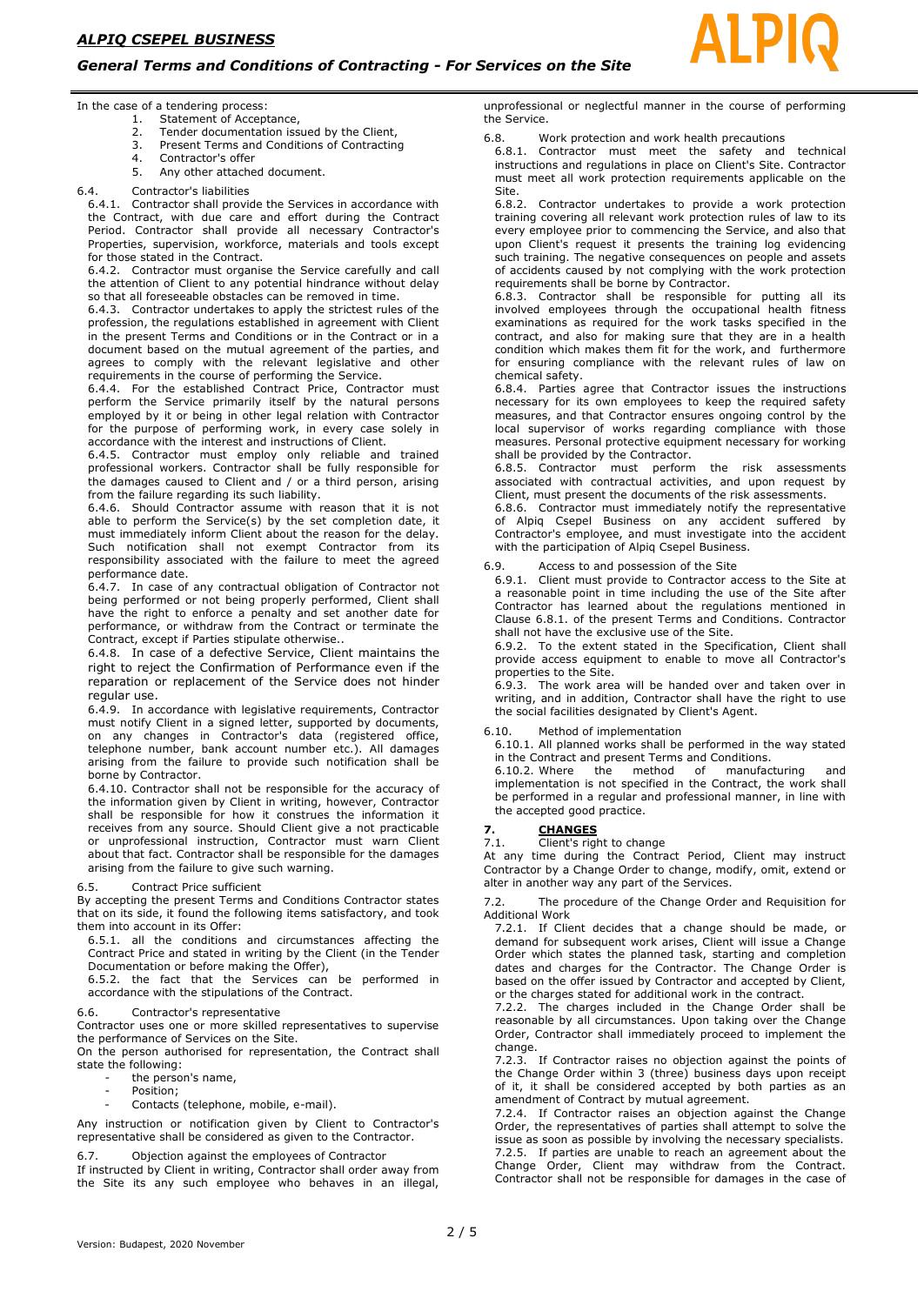### *General Terms and Conditions of Contracting - For Services on the Site*

such withdrawal, and furthermore, the value of the work performed by that point shall be due to Contractor.

### **8. PAYMENT TERMS**

8.1. Payment terms shall be specified in the Contract. If not, the payment term shall be the 30th day upon the documented receipt of the invoice by Client.

8.2. Payment may be made only upon such an invoice which fully satisfies the stipulations of effective accounting and taxation rules of law. Payment may not be effected on an invoice which is not compliant as long as the fault is not corrected.

8.3. Contractor shall have the right to submit the invoice on the contracting charges after the professional and successful performance of the Services.

8.4. A Performance Certificate shall be issued by Contractor on the performance, and the original of the Performance Certificate, confirmed by the Client, shall be attached to Contractor's invoice.

8.5. Unless stated otherwise in the Specification, Contractor may submit its invoices at intervals of minimum one calendar month for repeated Services.

8.6. A complaint about the payment by Client may be submitted within 30 days after the execution of payment, and it must be made in writing with the specific reason identified.

8.7. The transfer or assignment to a third party of the claim against Client shall be excluded.

8.8. Client shall have the right to set off against the amount due to Contractor any overdue claim from Contractor.

### **9. GUARANTEE / WARRANTY AND PENALTY**

9.1. Parties may reach a mutual agreement on guarantee / warranty and the penalty for faulty performance in a separate section of the Contract. If no separate agreement is made, the rules of law effective for the time being shall prevail, but minimum guarantee / warranty period shall be 1 year.

9.2. In the case of late performance by Contractor, Client will charge a penalty of 1% of the net contract amount per day, that is V.A.T. excluded, but not more than 15% in total, and in case of failure to perform, a penalty of 25% of net fees will be charged, and furthermore Client may claim compensation of all damages caused by the failure to perform. Delay penalty shall be due from the day after the due date of performance stated in the Order and / or Contract, while the penalty for failure of performance shall be due from the 20th calendar day after the due date.

### **10. DAMAGES TO ASSETS, INJURIES TO PERSONS**

10.1. Contractor's responsibility

10.1.1. Contractor shall be responsible for the injuries caused to Client's persons or third persons (including fatalities, as well) and also for the damages to the assets of Client or third persons, if such injury or damage is the result of a performance by Contractor not in accordance with its undertaken obligations or with the Contract.

10.1.2. Unless stipulated otherwise in Point 10.1.3, Contractor shall be responsible for all the damages, expenditures and claims related to damage to assets or losses, and also for any fatality or injury to a person to the extent it was caused by the negligence or the breach of legal liabilities of Contractor, its Subcontractors or their employees and agents, and Contractor must compensate Client for such damages.

10.1.3. Contractor shall be responsible for and must pay all losses, expenditures and claims arising in association with the fatality or injury of any person hired by Contractor or its Subcontractors for the purpose of performing the Service, unless the fatality or injury was caused by the acts or failure of Client or other contractors engaged by Client or their employees or agents. In the latter cases Client shall be responsible for all associated losses, expenditures and claims arising, and must compensate Contractor for such losses, expenditures and claims.

10.1.4. Contractor is aware of Client's power generation and district heat production activities, therefore, should Contractor breach the Contract, it may result in penalty payment and damages liabilities as well as loss of profits concerning Client's electricity and district heat sales and natural gas purchase contracts.

### 10.2. Client's responsibility

Client shall be responsible exclusively for damages and losses caused by Client's deliberate or serious negligent behaviour.

### 10.3. Limitation of liability

None of the parties shall be responsible to the other party for any loss of profits, gain, production, contracts not realised or any indirect or consequential damages which are not attributable by evidence to that party.

### **11. INSURANCE**

11.1. Liability insurance

11.1.1. Contractor states that it has the necessary general, professional, employer's and designer's liability insurance. For any potential damages caused by Contractor, Contractor shall be responsible in accordance with the relevant conditions and to the value of its general, professional, employer's and designer's liability insurance policy.

11.1.2. The insurance policy shall be taken out before starting the contract activity, that is, before any work is commenced by the Contractor on the site.

11.1.3. The insurance amounts for the above insurance types are specified in the contract.

11.1.4. Contractor must keep the insurances effective during the full Contract period. At any time required by the Client, Contractor must present all its insurance policies it has to possess under the Contract, including the certificates proving validity.

11.1.5. In the case of any such claim set against Client where Contractor would be liable to pay compensation for damages, Contractor shall transfer to Client the compensation amount payable by the insurance company.

11.1.6. If Contractor breaches its obligations stated in these clauses, it shall have full responsibility for all damages taking place, and furthermore Contractor's such behaviour shall consider a serious breach of contract.

## **12. FAILURE**

Notification on failure

If Contractor does not perform the Services as per the Contract, or if it performs its contractual obligations in a neglectful manner which affects the standard of the Service, Client may send a notice to Contractor and require to correct the failure or negligence within a time period as reasonable under those circumstances.

### 12.2. Failure by Contractor

If Contractor:

(a) does not meet the requirements of the notification as per the Point 12.1. to the reasonable satisfaction of Client, or

(b) in spite of the provisions of present Terms and Conditions, gives the whole or a part of the Service to a subcontractor without advance written approval of Client, or

(c) - is terminated (for reasons other than merger or restructuring);

- admits insolvency in writing;
- a bankruptcy or liquidation procedure is started against
- it based on legally enforceable court decree;
- it brings a resolution on its dissolution; and / or
- a third party having any secured claim taking into possession all or most of its properties, or a distrainment procedure, a writ of sequestration or a writ of attachment is initiated against all or most of its properties,

or breaches its contractual liabilities stated in Clauses 6.4.1, 6.8.1 and 6.10.1 in such a manner which basically makes Client lose all confidence in that Contractor is able to complete its contractual obligations,

then Client may terminate the Contract without notice, or may withdraw from the Contract without giving reason for the loss of interest. Such termination / withdrawal shall not infringe any other right or entitlement of Client under the Contract.

Following such a termination / withdrawal, Client may complete the Service itself or may have it completed by another contractor.

### 12.3. Evaluation at the time of termination

As soon as possible after such termination, Client will confirm the value of the Service and all the amounts due to Contractor at the time of the termination made as per Clause 12.2.

### Payment after the termination

Client shall not be obliged to make any further payment to Contractor as long as the works started before the termination and to be completed according to the agreement are not finished. Once those works are completed, the settlement between the parties is made within 30 days. Client shall have the right to claim from Contractor the extra costs met by Client in the course of having the Service performed by a third party.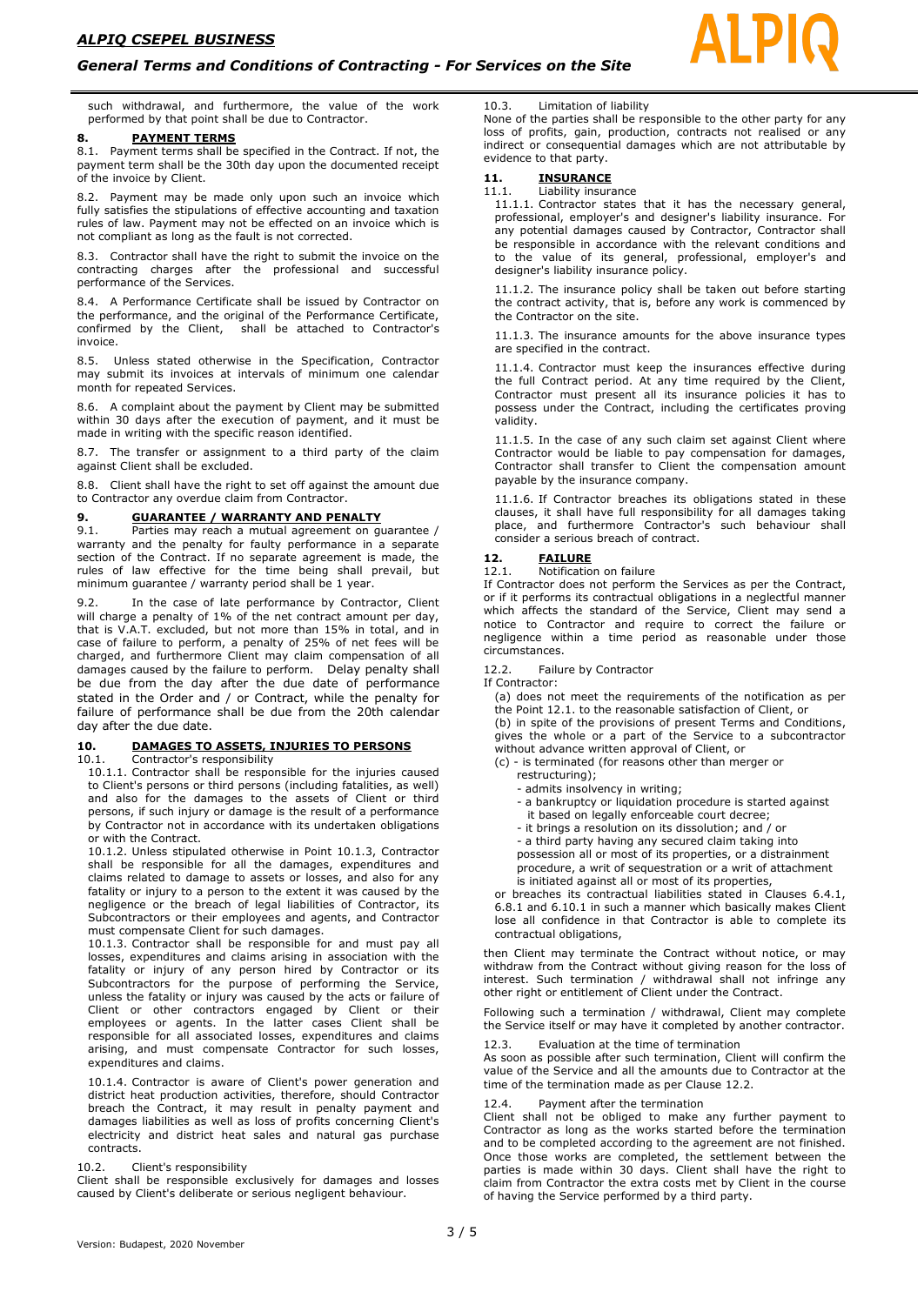### **13. DOCUMENTATION AND DATA PROVISION**

13.1. Approval by Client to the documentation prepared by Contractor:

13.1.1. The documents specified in the Contract shall be submitted by Contractor for approval to Client by the dates stated in the Contract.

13.1.2. If Client does not raise any objection against the documentation within the terms stated in the Contract, the documentation shall be considered approved.

13.1.3. If Client raises an objection against the contents of the submitted documentation, Contractor shall immediately or within a mutually agreed reasonable term correct the mistakes and again submit the documents to Client for approval.

### 13.2. The use Client's documents by Contractor:

The documents and other information of Client, handed over to Contractor, shall remain the sole properties of Client. Those documents and other information may not be used, copied or disclosed to third persons by Contractor without Client's consent except where it is required for the realisation of the goals of the Contract.

### 13.3. Errors in the documents prepared by Contractor

13.3.1. Contractor shall be responsible for the errors and deficiencies of documents prepared by it except where the errors and deficiencies originated from incorrect written information provided by Client. Client's approval shall not exempt Contractor from any of its responsibilities as per the present point.

13.3.2. Contractor shall bear all the cost incurred by it owing to the late provision of Contractor's documentation and other information or to such errors or deficiencies in the documentation for which Contractor is responsible.

13.3.3. Contractor shall make the changes becoming necessary owing to such errors or deficiencies in the documentation for which Contractor is responsible, and shall amend the Contractor's documentation and other such information accordingly.

### 13.4. Errors on behalf of Client

Client shall be responsible for the correctness of documentation and other written information handed over by it. If, owing to error in the documentation and information handed over by Client, Contractor incurs extra costs, Contractor shall have the right to charge its related evidenced damage to Client.

## 14. **PATENTS**<br>14.1. Contractor

Contractor guarantees that all royalties and charges on intellectual products, patented procedures and registered constructions applied in the course of delivering the Service have been paid, and hereby agrees to save Client harmless unconditional concerning any breach of any copyright, patent, registered construction or other intellectual right.

### **15. CONFIDENTIALITY AND DATA HANDLING**

15.1. The specifications, design drawings and information issued by Client in relation with the Contract are confidential, and their use shall be limited to the Contractor and its subcontractors and employees with the sole purpose of performing the Contract.

15.2. The creation and contents of the Contract, and all information related to the Contract or obtained by the Contractor about the Client and its business partners in the course of performing the Contract shall be business confidential the Contract shall be business confidential information. Contractor agrees to treat all information obtained about the Client and its business partners in relation with the Order as confidential information, and not to disclose such information to third persons without the advance written approval of Client.

In the case of breaching the confidentiality liability treated in this Clause, Contractor must compensate Client for all pecuniary and non-pecuniary damages caused by such breach.

15.3. The confidentiality obligation covers other companies owned by or being in the sphere of interest of Contractor, and also the businesses where Contractor is an owner or employee.

15.4. In addition to the above points, Contractor agrees that all its employees and / or agents will observe the confidentiality obligation associated with the Contract.

15.5. The Contractor acknowledges and, by signing the Contract, gives his irrevocable consent / permission to use the documentation and plans made during the performance of the Contract for the Client's own purposes, and to transfer them to third parties in order to fulfill the Client's objectives.

15.6. Parties shall have the right to transfer to the other party the data of those parties who contribute to the conclusion and performance of the Contract (hereafter Contributors). In transferring and handling personal data Parties shall follow effective Hungarian rules of law and the 2016/679 EU (GDPR) Decree. The transferring and handling of personal data of contributors is necessary for performing the contractual liabilities, and Parties have the right to retain such data as long as any potential claim may be enforced based on the provisions of the Contract. Client informs Contractor that personal data of Contributors whom Client learned about as addressees from Contractor in relation with the Contract, shall be handled during the management and performance of the Contract, recording of documents, handling of invoices and recording the contact parameters of business partners at organisational unit level, in line with Client's Data Handling Code and Information.

15.7. Client as data handler has fully informed its own Contributors about the points of Article 15.6 as herein detailed and in a manner which allows for evidence.

15.8. Contractor unconditionally and irrevocable undertakes that:

- in the course of performing the Contract as data handler it fully informs its own Contributors about the points of Article 15.6 as herein detailed and in a manner which allows for evidence
- it shall be fully responsible for compensation of damages resulting from non-performance or late performance of its liabilities under this Article, and it shall fully exempt Client from any claim or demand raised against Client in such relation, and it shall perform towards third parties for any such claim or demand.

15.9. Contractor's liability under Article 15.8 and in relation with the above points shall include full compensation for any penalty or penalty-type sanction imposed by any competent authority including the National Agency for Data Protection and Freedom of Information or agency of the European Union, or a court or third parties.

## **16. FORCE MAJEURE**<br>16.1 **The definition of Eq.**

The definition of Force Majeure

force majeure means circumstances being beyond the control of parties including among others as follows:

- war and the acts of war (either with declaration of war or without it), invasion, acts of foreign enemy, mobilisation, requisition or embargo;

- upheaval, revolution, rebellion, military power or trespassed power and civil war;

.<br>- riot, commotion or disorder except where it is limited solely to the employees of Contractor.

#### 16.2. The effect of Force Majeure

If the performance of contractual obligations was prevented by such circumstances of Force Majeure which rose after the entering into effect of the Contract, none of the parties shall be regarded to have made a failure or breached their contractual obligations.

### 16.3. Notification on the occurrence of Force Majeure

If a party considers that such Force Majeure circumstances have occurred which may affect the performance of its contractual obligations, it will notify the other party about the issue without delay.

### 16.4. Continuation of performance

In the event of Force Majeure circumstances occurring, Contractor shall as much as reasonably practicable take efforts to perform its contractual obligations. Contractor shall notify Client about the steps which it suggests including any reasonable alternative way of performance not hindered by the Force Majeure circumstances. Contractor may start implementing the steps it recommends only when instructed so by Client.

### Extra costs caused by Force Majeure situation

If Contractor incurs extra costs in performing the instructions of Client as per the Point 16.4., Client has to confirm the amount, and the amount shall be added to the Contract Price.